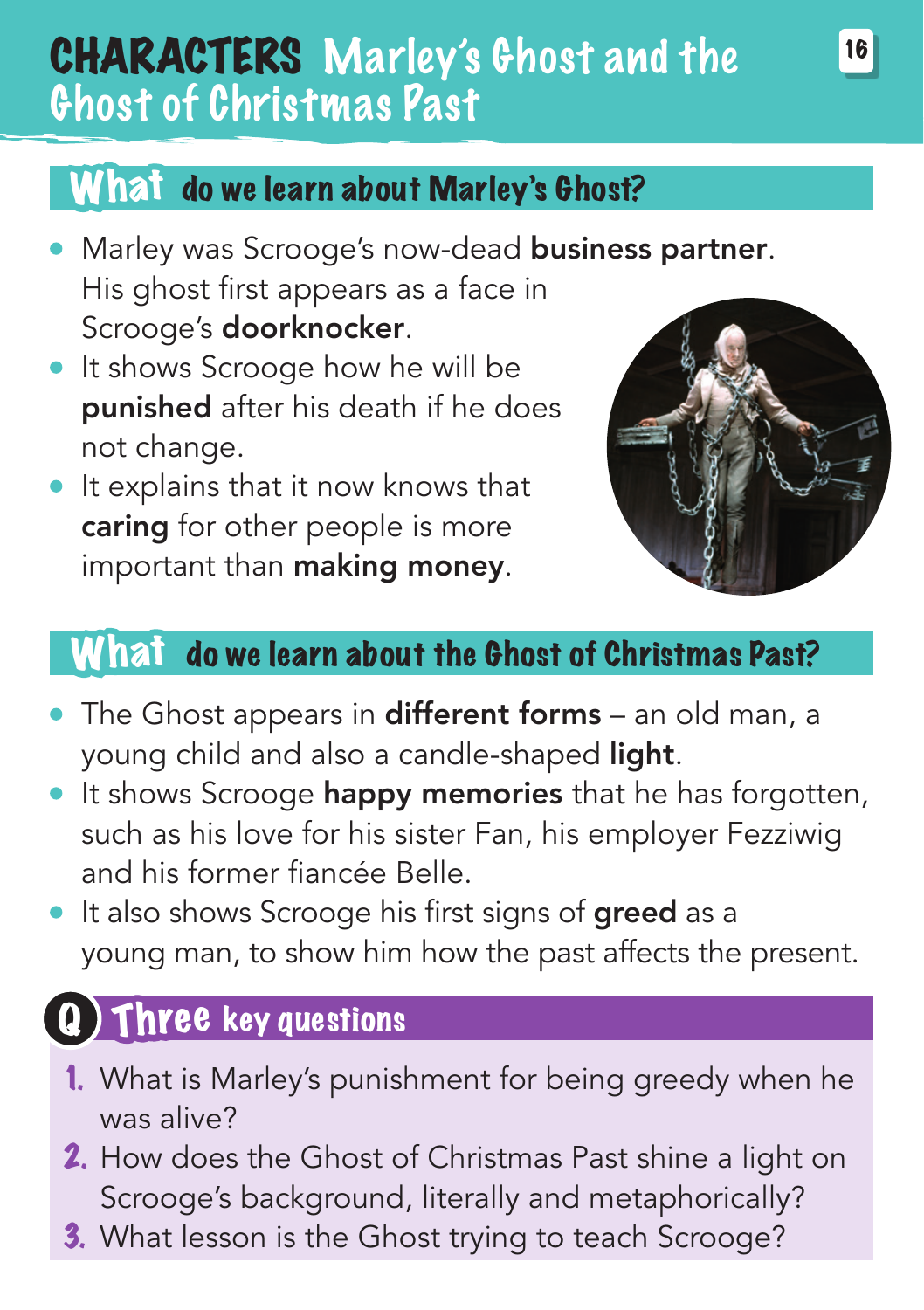## **Answers**

- Marley is punished for his greed by dragging heavy chains and cash-boxes behind him for eternity.
- 2. The Ghost of Christmas Past looks at times like a candle-shaped light. It shows Scrooge his school, his first job and his former sweetheart, Belle.
- 3. The Ghost wants Scrooge to understand how past events still have significance in the present.

# Learn

Now learn these key quotations to enhance your skills.

- 1. Marley's punishment: 'No rest, no peace. Incessant torture of remorse.'
- 2. Marley's Ghost's chains: 'I wear the chain I forged in life.'
- 3. The Ghost of Christmas Past: 'like a child: yet not so like a child as like an old man'.

# Think

How could you use one of the quotations above to complete this paragraph?

Dickens conveys Marley's misery by describing his punishment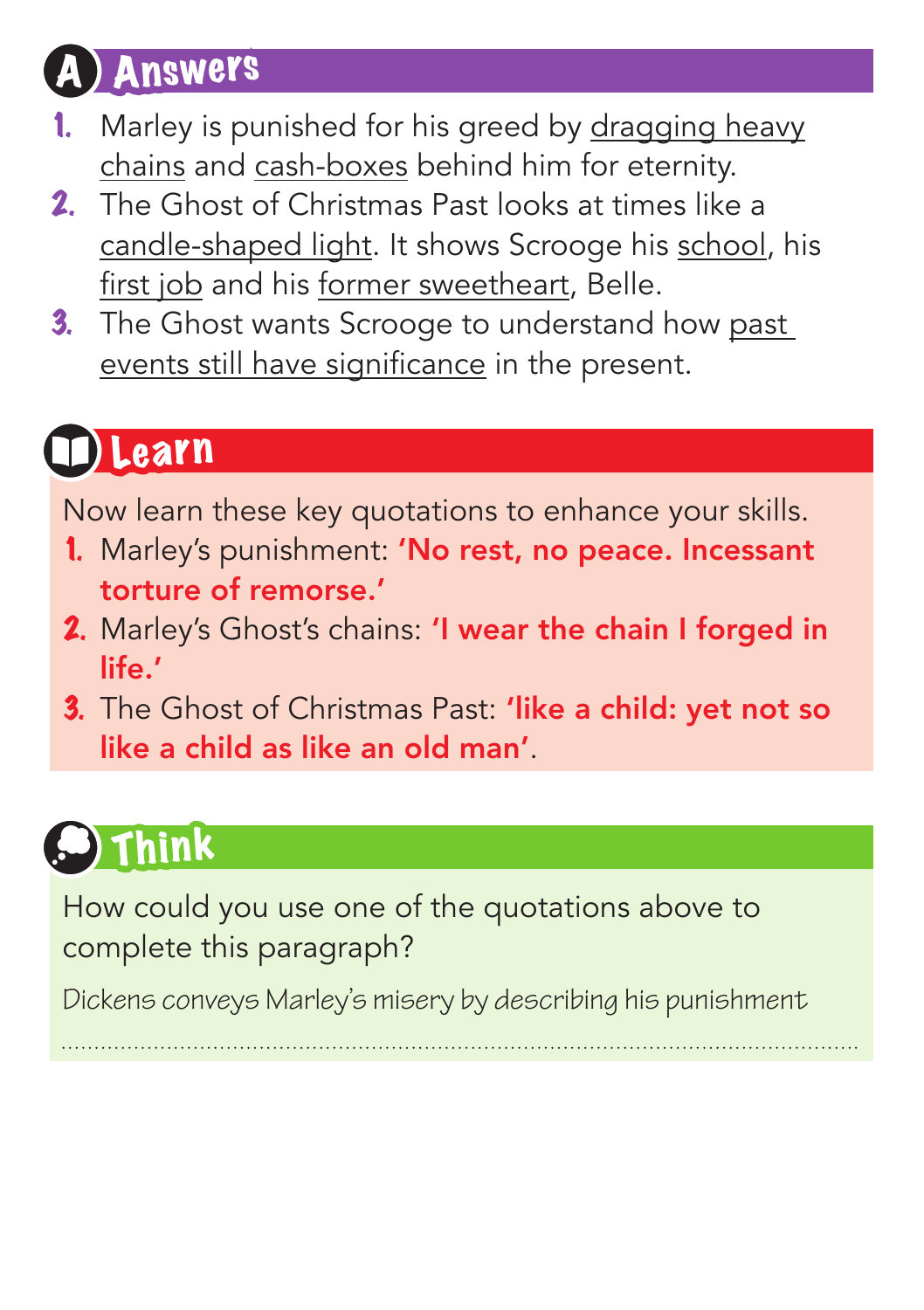#### How does Dickens present money and avarice?

- Scrooge's office is a 'counting-house' and his business lends money. Avarice is his main motivation at the start of the novel.
- We are told that Scrooge saved money when he organised Marley's funeral.
- **Belle is the first person to notice how avarice has** changed Scrooge.
- Jacob Marley is visibly **punished** for his avarice by having to drag his cash-boxes on chains for eternity.
- The charity collectors gather cash donations to help the poor.
- **Scrooge notes it is impossible 'to add and count up'** Fezziwig's **kindness**, although he spends just 'three or four pounds' on the Christmas party.
- **Scrooge's first generous** actions are to buy a turkey, pay for a horse and carriage and tip the boy who delivers it.



### Q) Three key questions

- 1. How do money and avarice affect Scrooge's behaviour?
- 2. What proof does Marley's Ghost show of the dangers of avarice?
- 3. How is money used to help others in *A Christmas Carol*?